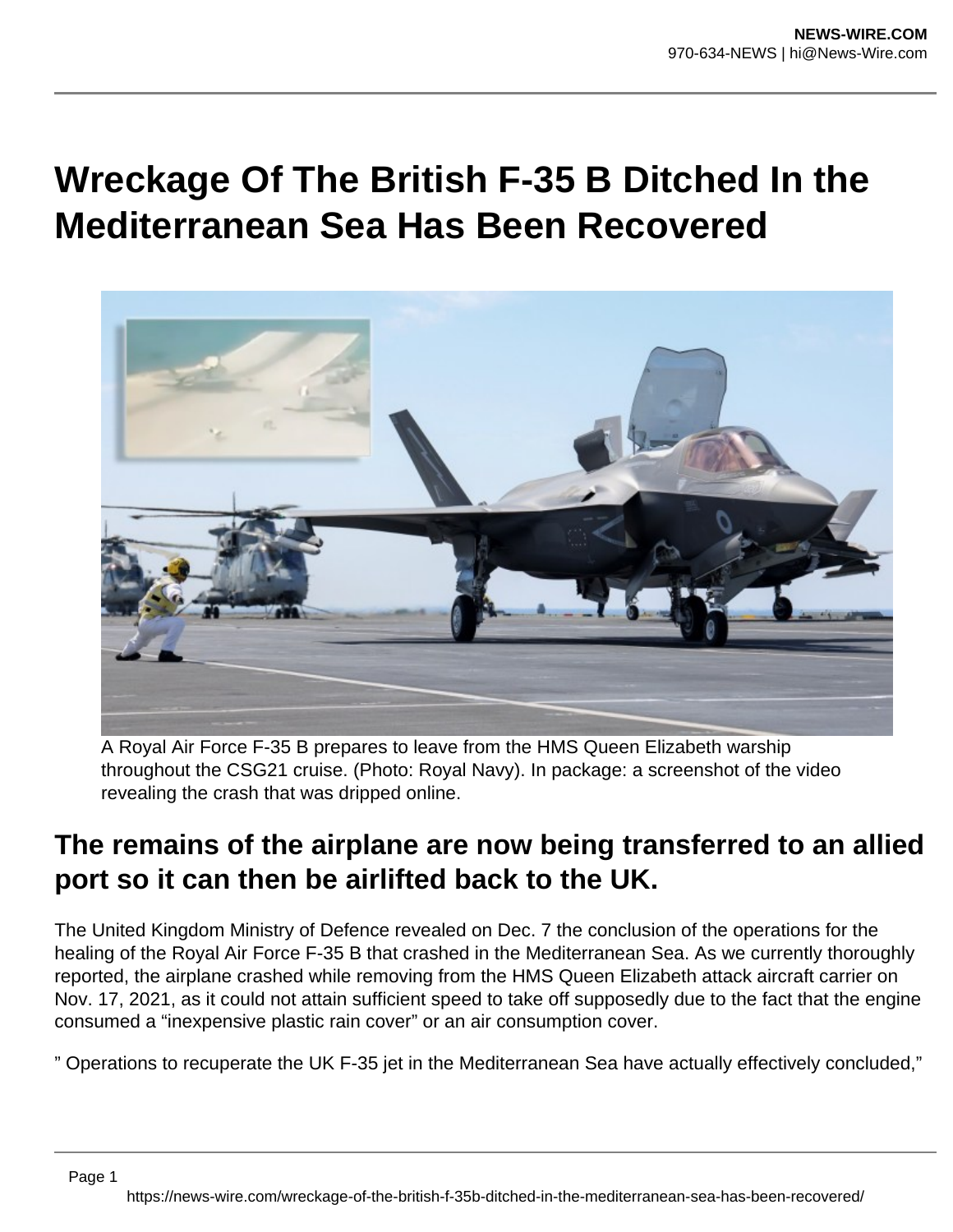stated the MoD in a declaration. "We extend our thanks to our NATO allies Italy and the United States of America for their assistance throughout the healing operation." The U.S. Navy dispatched a specialized ship of the Emergency Ship Salvage Material (ESSM) System from its 6th Fleet HQ in Rota (Spain), while there are no information about the assistance supplied by the Italian Navy.

It took 2 weeks to find the wreck and another week to bring it up, according to defence sources discussed by British papers. The healing effort was made complex by the place where the F-35 dropped, as it occurred in open water with depths that can surpass, in some locations, over 3,000 meters (about 10,000 feet), and by rough sea conditions while the operations were happening.

The recuperated wreck, or what stays of it, is being transferred by a chartered salvage ship to an undefined allied port so it can be later on airlifted back to the UK. According to The Sun, authorities firmly insisted all the wreckage had actually been recuperated and "there is no threat or compromise to delicate devices on the airplane". Even if the possibilities of another nation finding and making use of any of the aircraft's remains were little, the UK MoD didn't wish to take any opportunities.

Marine Fighter Attack Squadron211 prepares to equip an active F-35B Lightning II aboard HMS Queen Elizabeth in the Indo-Pacific on August 05,2021. A historic very first for HMS Queen Elizabeth, rearming and refueling active airplane enables Marines to increase sortie generation, offering leaders increased choices. This training highlights the distinct benefits and chances which Carrier Strike Group 21 offers the United States Marine Corps, United States Navy, and Royal Navy and our dedication to shared security.( Photo: 1st Lt. Zachary Bodner/ U.S. Marine Corps)

National Security Adviser Sir Stephen Lovegrove, as reported by the UK Defence Journal, informed the Commons Defence Committee on December 6:

" The pilot was recuperated securely and is still going through medical checks. We are ideally that he will be definitely great. It would be early of me to talk about the factors for the mishap. The healing of the flight information recorder and the wreckage are truly important for a precise examination to identify the reasons for the crash. Plainly the speedy healing of the airplane is what we want to do and we are working carefully with allies on the mechanics of that. We have not got the aircraft up.

We know Russian undersea abilities, and you are rather best to recognize them as being cutting-edge. The type of safety measures and operations that we are carrying out at the minute are developed a minimum of in part to make sure that the innovation of the F-35 B stays as personal as you would like it to be. Those security elements are quite at the top of our mind. My understanding is that the specialists understand where the airplane is."

TheUK Defence Journal was likewise the very first to report another intriguing piece of info about this occurrence. As we reported, a video from the HMS Queen Elizabeth's camera system, revealing the minute of the crash and the ejection of the pilot, was dripped online about 2 weeks after the incident. The video was taped with a cellphone from the ship computer system's screens and distributed amongst the